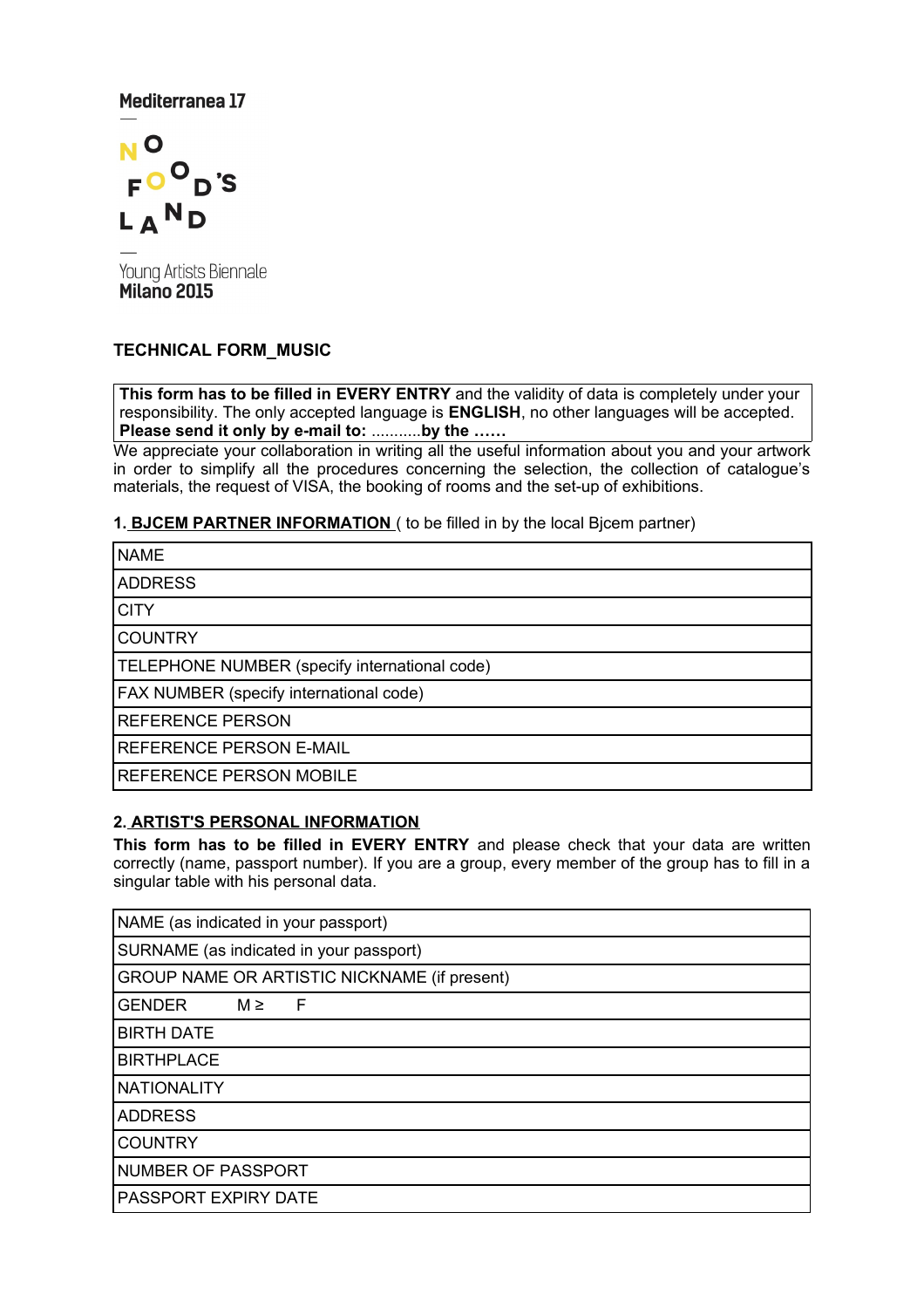TELEPHONE NUMBER (specify international code)

MOBILE NUMBER (specify international code)

E-MAIL

**WEBSITE** 

## **(Please copy and paste here following the tables of the other members of the group)**

The show cannot last more than 45 minutes (including the sound check).

The organizers will provide 8x6 meters stage with a standard audio and lightening equipment.

# **3. INFORMATION OF THE SHOW**

Title:

Year of Production:

Shown before:  $YES \geq NO \geq$ 

If YES, please specify when and where:

DISCIPLINE (pick one and fill the corresponding section)

| $\geq$ Rock         | $\geq$ Pop             | $\geq$ Folk/World |
|---------------------|------------------------|-------------------|
| $\geq$ Contemporary | $\geq$ Electronic/DJ's | ≥ Other:          |

# **Technical requirements and instruments provided by the artists:**

| Resident Backline |  |
|-------------------|--|
|-------------------|--|

| 1 keyboard korg triton le; |  |  |
|----------------------------|--|--|

- 1 keyboard stand;
- 1 apex saturn pro drums (22-10-12-14-16 roll 14 premier);
- 1 professional cymbals set (1 ride zildjian 1 hi-hat sabian 2 crash ufip);

1 stand set for professional drums (3 cymbal stands – 1 hi-hat stand – 1 snare drum stand – 1 double floor tom stand  $-2$  clamp tom stand);

1 loud speaker ampeg svt 8x10 hlf (BASS);

- 1 bass head hartke ha3500 + power cable and loud speaker;
- 1 loud speaker Marshall 4x12 (1960);
- 1 load speaker Cicognani 4x12;

1 Marshall jcm 2000 head with pedal midi – power cable and speaker cable;

1 head crate transistor 3 channels 120 watt – 2 footswitch, power cable and speaker cable